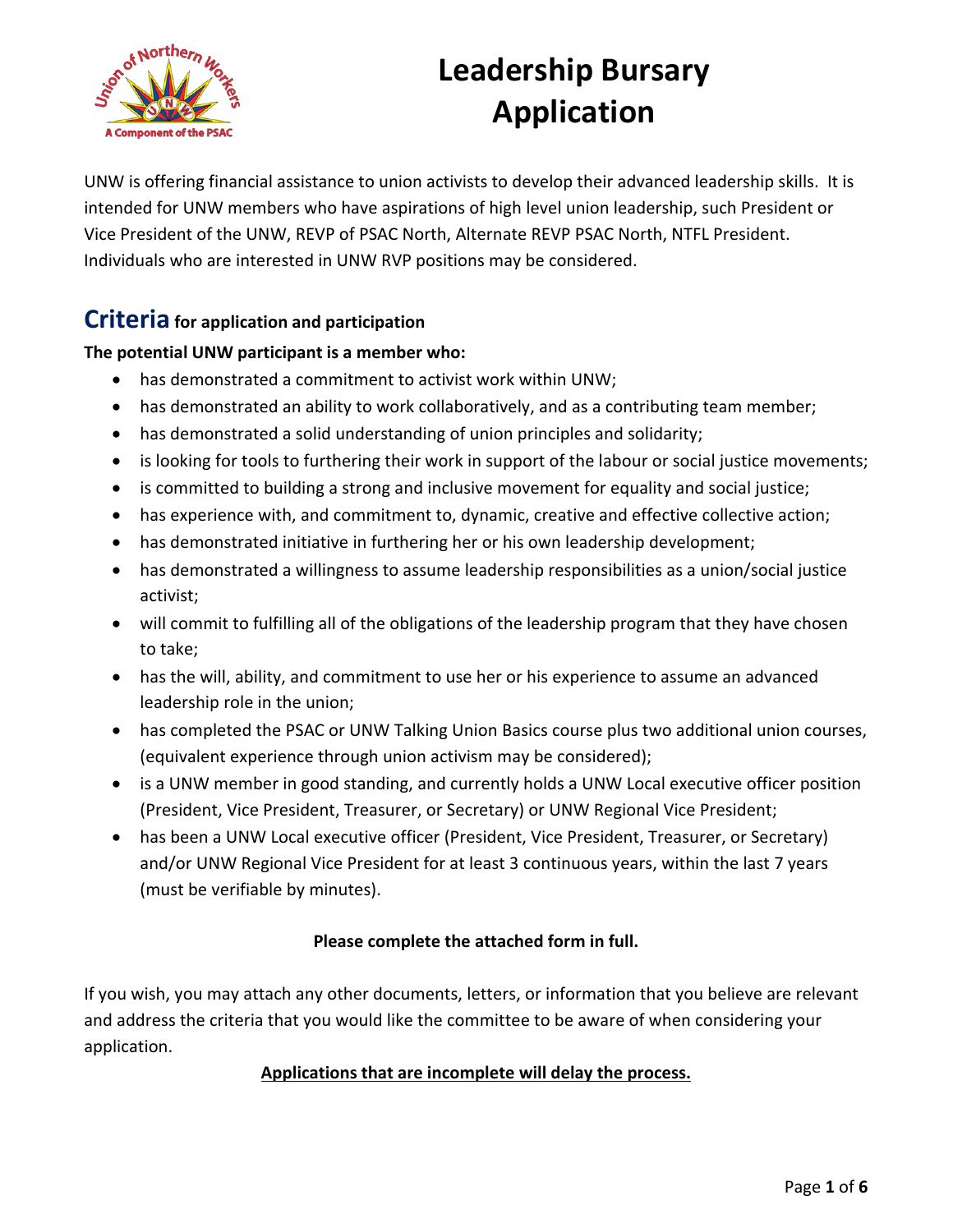

| <b>Name</b>          |  |                  |        |           |  |        |  |  |                    |      |
|----------------------|--|------------------|--------|-----------|--|--------|--|--|--------------------|------|
| <b>UNW member #</b>  |  |                  | Local: |           |  |        |  |  |                    |      |
| <b>Employer:</b>     |  |                  |        |           |  |        |  |  |                    |      |
|                      |  | <b>Full Time</b> |        | Part Time |  | Relief |  |  | Job Share/Seasonal | Term |
| Permanent            |  |                  |        |           |  |        |  |  |                    |      |
| <b>Address</b>       |  |                  |        |           |  |        |  |  |                    |      |
| <b>Home Phone</b>    |  |                  |        |           |  |        |  |  | <b>Cell Phone</b>  |      |
| <b>Email address</b> |  |                  |        |           |  |        |  |  |                    |      |

#### **Reference Letter**

I have attached a reference letter from a UNW Executive member, who supports my interest in advanced leadership education.

#### **Please list all current and past positions you have held in the UNW**

| <b>Position</b> | <b>Local or Region</b> | Year(s) |
|-----------------|------------------------|---------|
|                 |                        |         |
|                 |                        |         |
|                 |                        |         |
|                 |                        |         |
|                 |                        |         |
|                 |                        |         |

#### **Please list all Union course and training you have taken**

| Course/Workshop/Title | <b>Organization &amp; Location</b> | Date/Year |
|-----------------------|------------------------------------|-----------|
|                       |                                    |           |
|                       |                                    |           |
|                       |                                    |           |
|                       |                                    |           |
|                       |                                    |           |
|                       |                                    |           |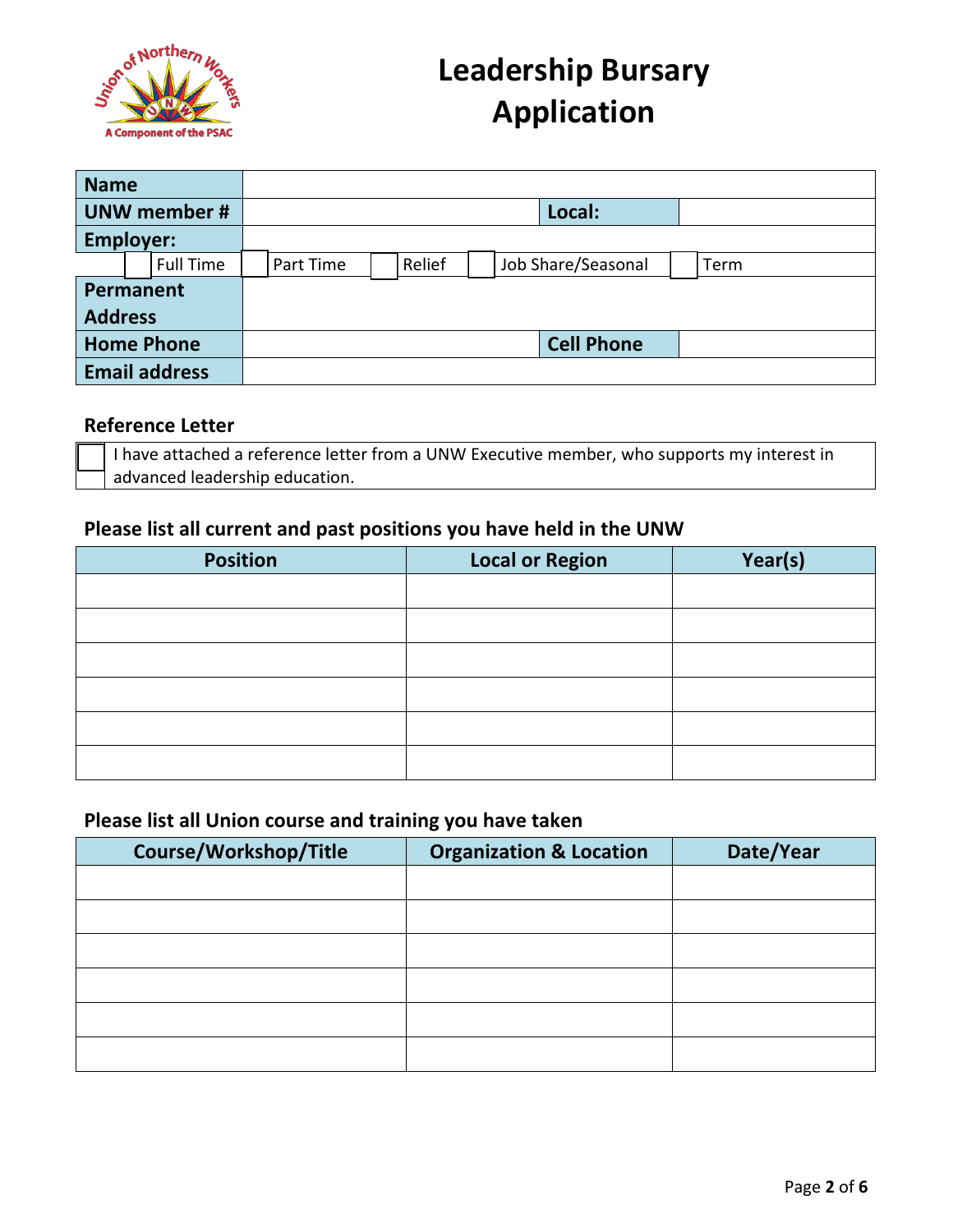

### **Please list other volunteer work in your community or workplace**

| <b>Description</b> | Date/Year |
|--------------------|-----------|
|                    |           |
|                    |           |
|                    |           |
|                    |           |

### **Leadership Training/Activity**

| <b>Description and Title</b>        |               |  |  |  |
|-------------------------------------|---------------|--|--|--|
|                                     |               |  |  |  |
|                                     |               |  |  |  |
|                                     |               |  |  |  |
|                                     |               |  |  |  |
| Date(s)                             | Location/City |  |  |  |
| <b>Breakdown of Estimated Costs</b> |               |  |  |  |
| <b>Tuition or Registration Fee</b>  |               |  |  |  |
| Airfare                             |               |  |  |  |
| Hotel                               |               |  |  |  |
| Wage Replacement                    |               |  |  |  |
| Per diems                           |               |  |  |  |
| Childcare                           |               |  |  |  |
| Other                               |               |  |  |  |
| Other                               |               |  |  |  |
|                                     | Total         |  |  |  |
| Amount of Bursary Requested         |               |  |  |  |

\*\*You may also wish to attach program descriptions, and if there is a choice of courses within the program, which ones you would select.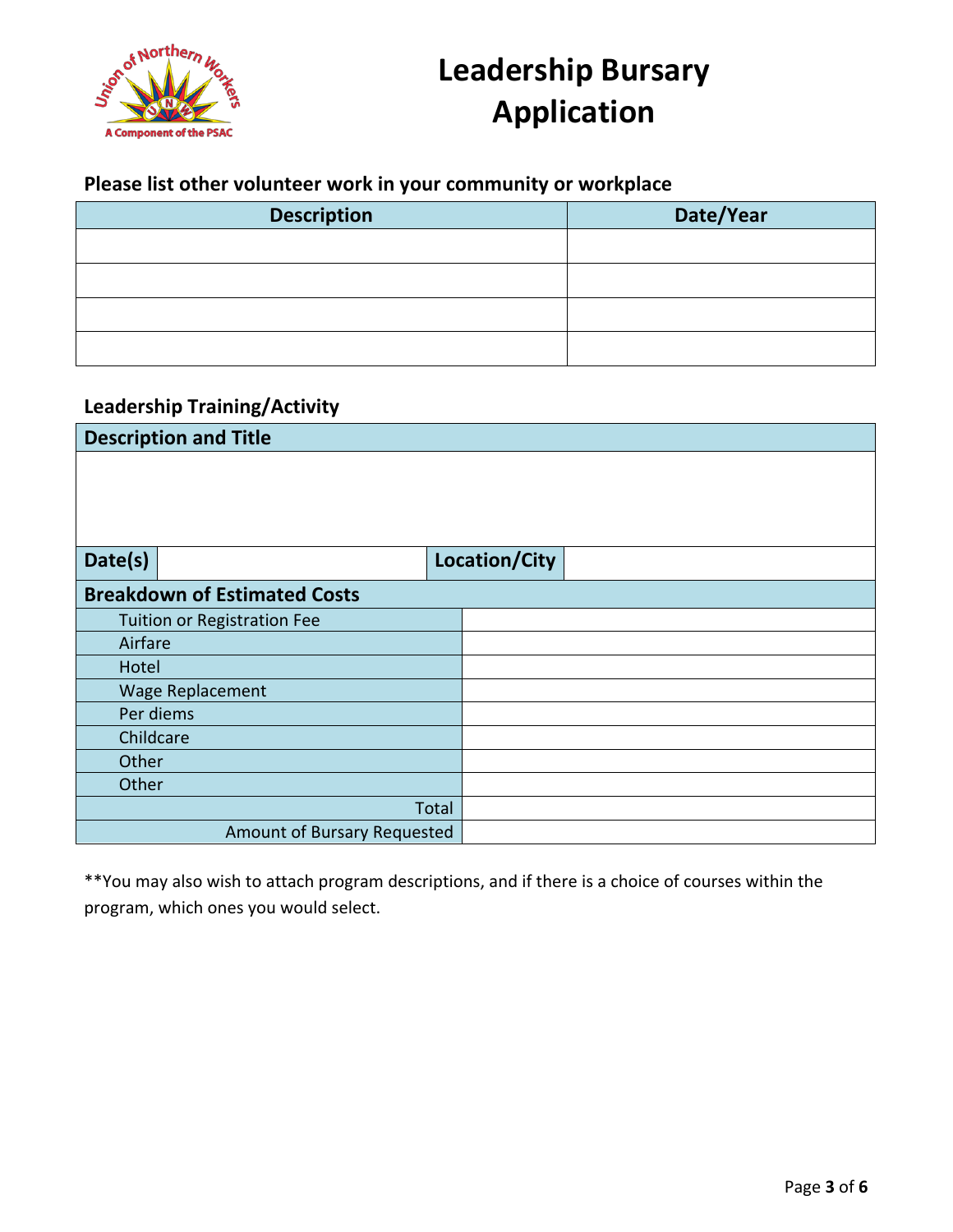

| How will your proposed course of study contribute to the labour movement?             |  |  |
|---------------------------------------------------------------------------------------|--|--|
|                                                                                       |  |  |
|                                                                                       |  |  |
|                                                                                       |  |  |
|                                                                                       |  |  |
|                                                                                       |  |  |
|                                                                                       |  |  |
|                                                                                       |  |  |
|                                                                                       |  |  |
|                                                                                       |  |  |
|                                                                                       |  |  |
|                                                                                       |  |  |
|                                                                                       |  |  |
|                                                                                       |  |  |
|                                                                                       |  |  |
|                                                                                       |  |  |
| Please explain how your course of study is related to the goals and objectives of the |  |  |
| labour movement, as you understand the philosophy.                                    |  |  |
|                                                                                       |  |  |
|                                                                                       |  |  |
|                                                                                       |  |  |
|                                                                                       |  |  |
|                                                                                       |  |  |
|                                                                                       |  |  |
|                                                                                       |  |  |
|                                                                                       |  |  |
|                                                                                       |  |  |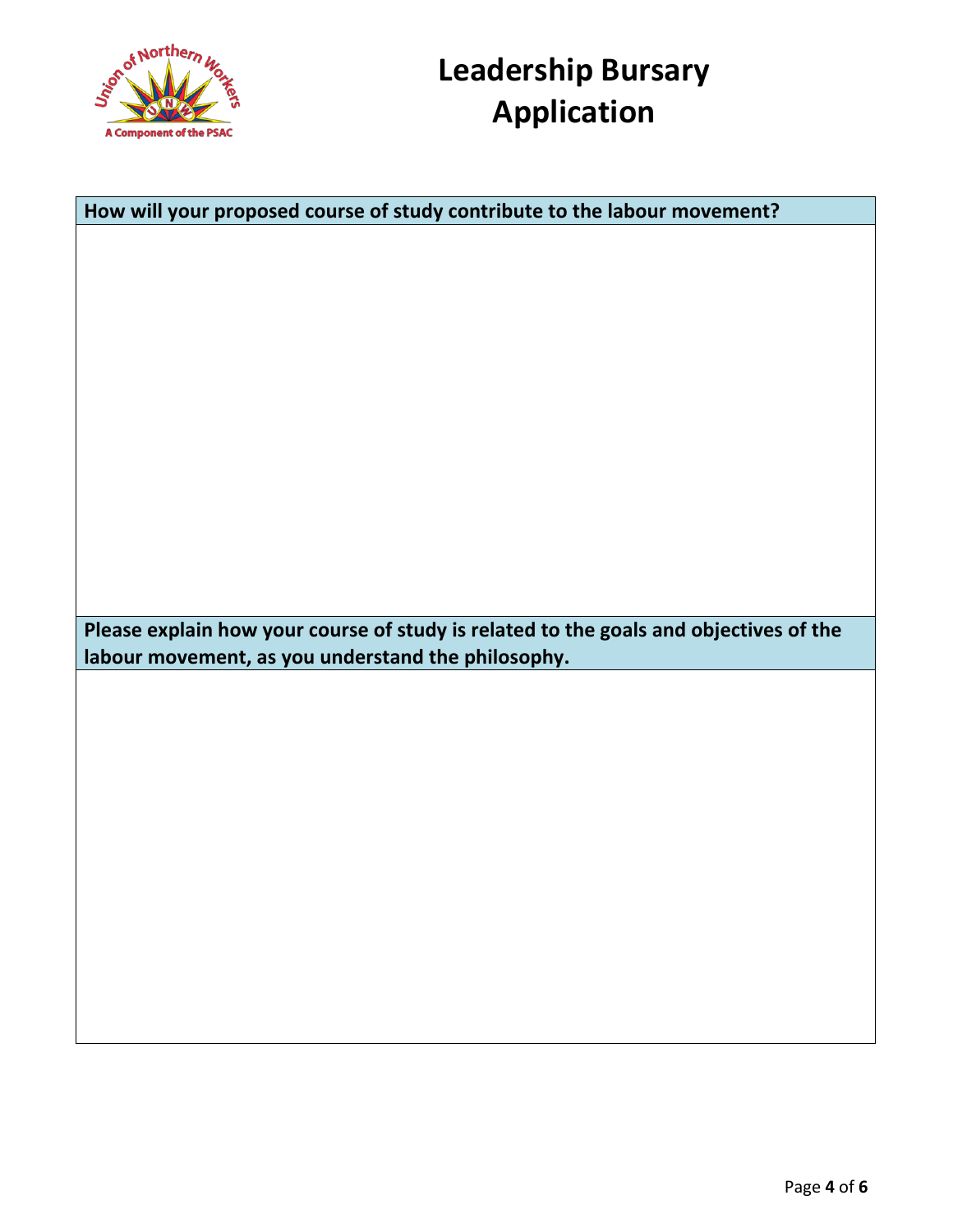

#### **Statement of verification:**

- **I am a member in good standing with the Union of Northern Workers.**
- **If I am the successful applicant, I understand that I must be accepted in the course/conference/activity that I applied to, before UNW will release monies to me.**
- **As per UNW ByLaw/Regulations, I understand I am required to give a short presentation and/or report to the UNW Executive when completed, and will make arrangements to do so within one month of completion.**
- **I may choose to do a short presentation to my Local, so that other members may learn by my experiences and may choose to seek learning activities to advance their own leadership skills.**

**UNW Member Signature DATE**